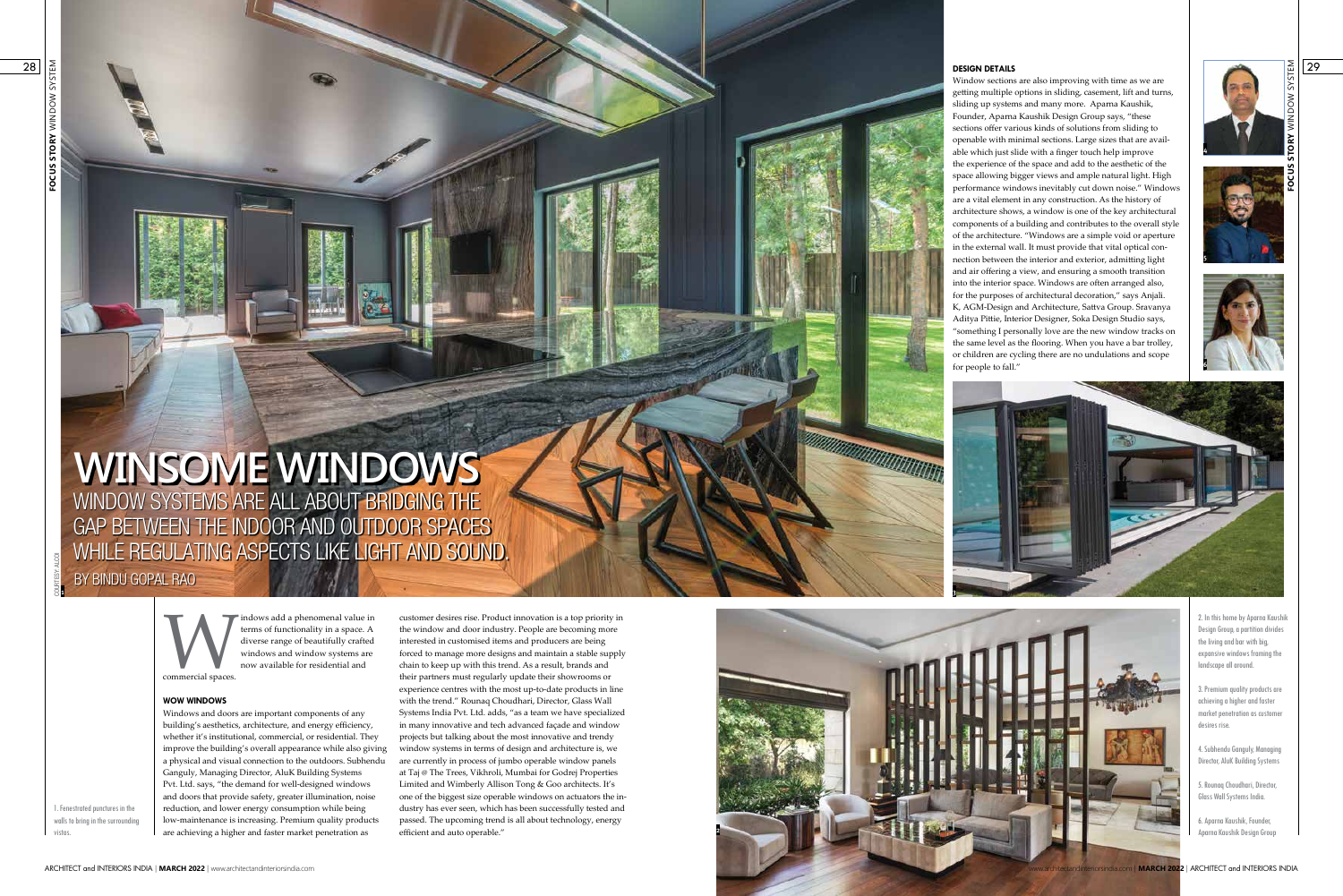9. New trends are large openings, concealed outer frames and where the maximum portion of glass is visible, without horizontal members in between.

10. Commercial Building with Aluminium Punched window system.

11. Aluminum and UPVC windows are not just long lasting but allow the possibility of sleeker sections for unobstructed outside vista.

7. Anjali. K, AGM-Design and Architecture, Sattva Group

8. Sravanya Aditya Pittie, Interior Designer, Soka Design Studio **10**

> latest offerings in the windows segment. While 'Tilt & Turn' window systems combine features of two windows in one, smart windows provide operational convenience to users. The tilt function becomes very useful in the rainy season when the entire window cannot be opened as it lets the rainwater come inside." Lift-and-slide window and door systems are one of the latest additions to fenestration technology. "The lift-and-slide system allows for fewer panels and larger open-

12. Tilt & Turn windows offer two functions in one window. In the Turn function the mechanism lets the window operate like a casement window and entire shutter opens whereas the Tilt function allows the window to open slightly from top while its bottom remains fixed.

13. The upcoming trend in window systems is all about technology, energy efficient and auto operable systems as seen in the Indiabulls Blu building.

14. uPVC windows on a residential facade, an apt choice for a both pocket friendly and user friendly window system.

15. Mahesh Choudhary, CEO, uPVC division, Aparna Enterprises

16. Nitin Mehta, Executive Director, ALCOI.

# **FOCUS STORY** WINDOW SYSTEM **37**



17. Paushika Gupta, Founder, Paushika Gupta, Architecture+Design.





#### **DO THE NEW**

ings compared to a standard sliding window system Owing to this advantage, it has wide applicability in spaces such as kitchens, bedrooms, study, window seats, and other areas. The lift-and-slide is gaining popularity amongst architects and designers as it supports most aesthetic and functional client preferences," says Nitin Mehta, Executive Director, ALCOI. **MIXED USE** Window systems are inching towards being self-sufficient. veloped to help reduce cooling costs during summer months and for privacy year-round. Along with this, apart from windows transitioning from clear to opaque, windows can also transition from tinted to extreme darkening. Having solar powered windows would make these systems more efficient, be it for high-rise residential or commercial, or institutional. There are previous prototypes wherein coloured glass can make solar energy, this new technology creates solar energy while keeping the window clear," says Paushika Gupta, Founder, Paushika Gupta Architecture+Design.

From traditional wooden windows to aluminum and UPVC windows there has been much happening in window systems. These materials are not just long lasting but allow the possibility of sleeker sections for unobstructed outside vistas. Ishwindar Singh Vandal, Director,Vanbros Home says, "we do a lot of engineered sections creating value and use pieces of wood that are usually discarded as wastage and put them together. Backed by extensive R&D into engineering a section of wood, our work increases the shelf life of such wood. While combining two different grain directions together in wood, vertically or horizontally, our method is more robust and sturdier by eliminating any warping or bending ensuring stellar durability. It also enhances the constraints of the natural element of wood, the natural defect of wood and turns it into an advantage." Mahesh Choudhary, CEO, uPVC division, Aparna Enterprises adds, "Tilt & Turn windows, smart windows and coloured windows are the



With many universities and companies researching on windows being more efficient, in terms of multi-purpose usage, larger sections than available with non-obstructive members, **TRENDING NOW** security shields for such large sections and windows that can give back to the environment. "Windows that change from clear to opaque with the touch of a button are being de-The slim profile floor-to-ceiling sliding doors, window walls of all shapes and sizes, open corner sliding glass doors, glazed window panes that offer immense insulation



**11**